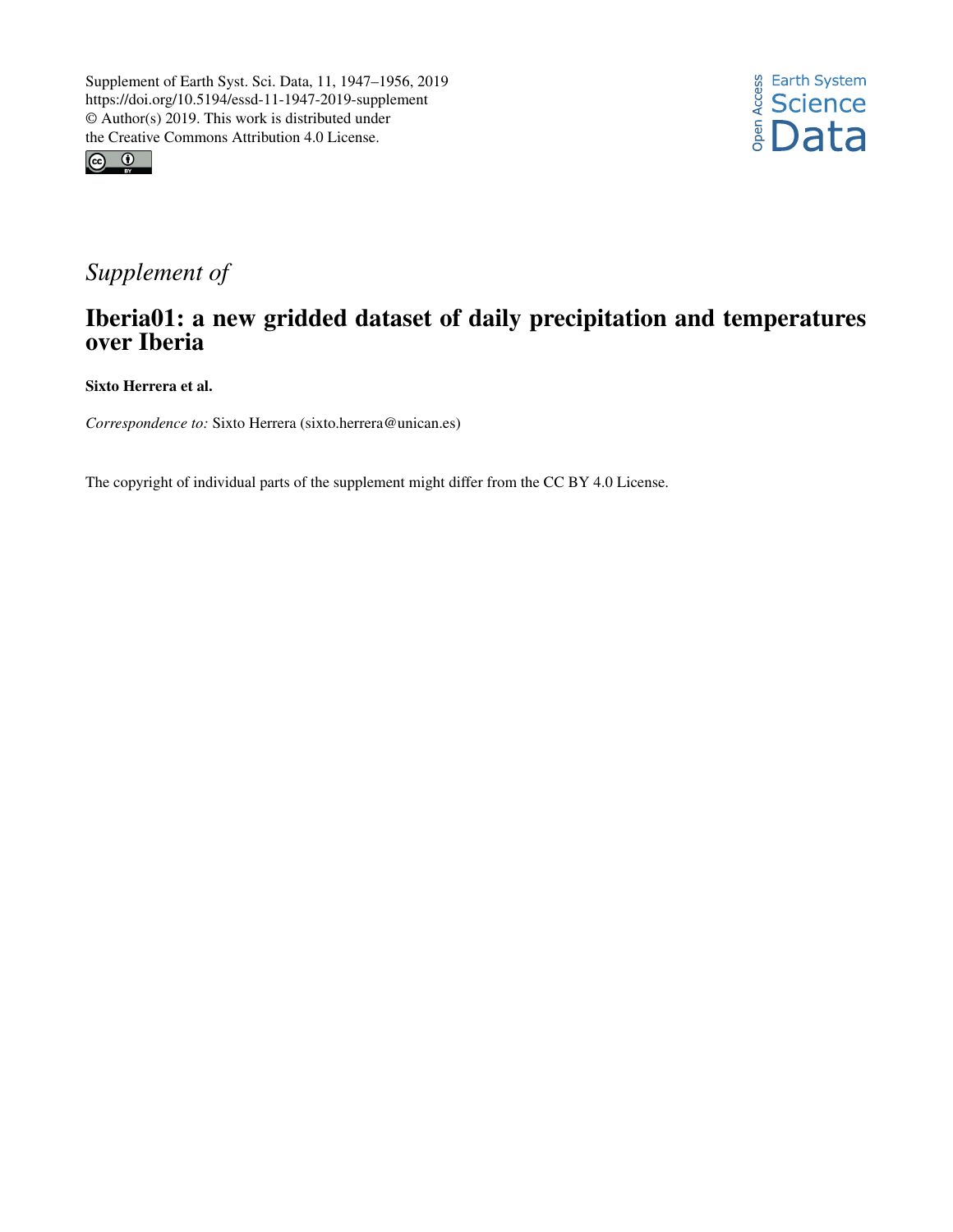# Iberia01 - A new gridded dataset of daily precipitation and temperatures over Iberia.

Paper notebook - submitted to Earth System Science Data (ESSD)

*S. Herrera, R.M. Cardoso, P.M.M. Soares, F. Espírito-Santo & J. M Gutiérrez*

*2019-10-04*

#### **Abstract**

Iberia01 is a gridded dataset of daily precipitation and mean, maximum and minimum daily temperatures over the Iberian Peninsula covering the period 1971-2015 at a 0.1º spatial resolution. This dataset has been developed based on previous works done for Spain (Spain02) and Portugal (PT02). The present annex includes the code, in R, to reproduce some of the figures shown in the paper Herrera et al. 2019, Earth System Science Data (ESSD). DOI - <http://dx.doi.org/10.20350/digitalCSIC/8641>

### **Contents**

|              | 1 R PACKAGE REQUIREMENTS                        |    |  |  |  |  |  |
|--------------|-------------------------------------------------|----|--|--|--|--|--|
|              | $1.1\,$                                         |    |  |  |  |  |  |
|              | 1.2                                             |    |  |  |  |  |  |
|              | $1.3\,$                                         |    |  |  |  |  |  |
| $\mathbf{2}$ | Daily Precipitation Climatology:                |    |  |  |  |  |  |
|              | 2.1                                             |    |  |  |  |  |  |
|              | 2.2                                             |    |  |  |  |  |  |
|              | 2.3                                             |    |  |  |  |  |  |
| 3            | Mean Daily Temperature:                         | 8  |  |  |  |  |  |
|              | 3.1                                             |    |  |  |  |  |  |
|              | 3.2                                             |    |  |  |  |  |  |
|              | 3.3                                             |    |  |  |  |  |  |
|              | 4 Additional packages                           |    |  |  |  |  |  |
|              |                                                 |    |  |  |  |  |  |
|              | 4.2                                             |    |  |  |  |  |  |
| 5            | <b>SESSION INFORMATION AND PACKAGE VERSIONS</b> | 14 |  |  |  |  |  |

## <span id="page-1-0"></span>**1 R PACKAGE REQUIREMENTS**

Iberia01 is provided in NetCDF format and, therefore, can be accessed using a number of packages and libraries. In this example, we build on the climate4R [\(https://github.com/](https://github.com/SantanderMetGroup/climate4R) [SantanderMetGroup/climate4R\)](https://github.com/SantanderMetGroup/climate4R) R framework for Climate Data Access and Post-processing which allows to easily read the data, compute indices and validation metrics and plot the results. To ensure reproducibility, it is recommend to install the same versions of the packages that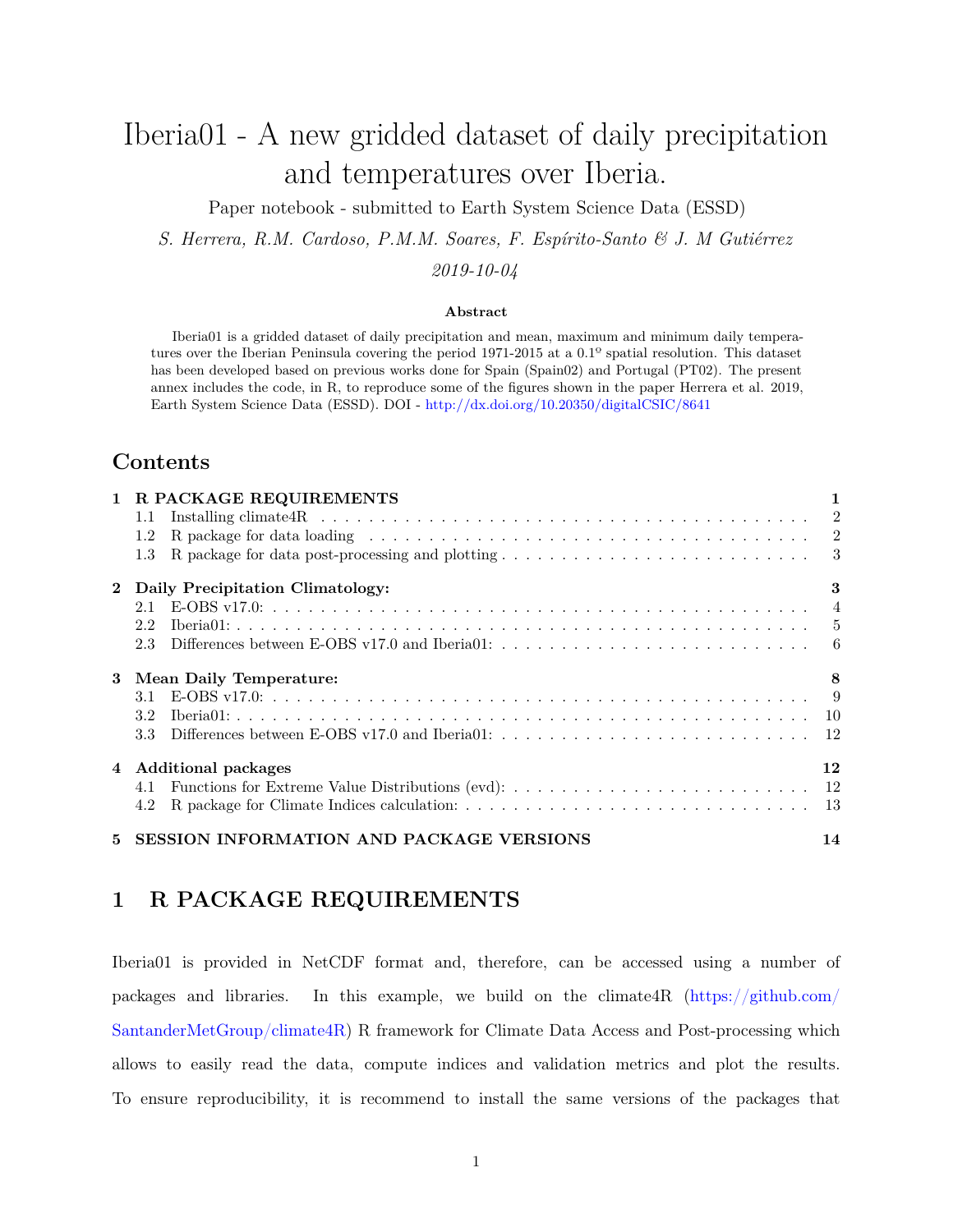produced this document, even though in most cases more recent versions exist (see the last Session Information Section).

#### <span id="page-2-0"></span>**1.1 Installing climate4R**

The  $climate_4R$  R framework can be installed using conda or docker. Individual packages can be also installed from the GitHub repositories using the function install\_github from package devtools. For, instance, to install transformer  $v0.0.14$ , it suffices with pointing to the specific version tag after the @ symbol.

Thus, in order to install the proper versions of the packages of the  $climate\{R$  bundle needed to run these examples:

```
devtools::install_github(c("SantanderMetGroup/transformeR", "SantanderMetGroup/convertR",
                           "SantanderMetGroup/loadeR", "SantanderMetGroup/visualizeR"))
```

```
rm(list = ls())
options(java.parameters = "-Xmx8000m")
library(loadeR, lib.loc = "~/R/x86_64-pc-linux-gnu-library/3.5/")
```
### <span id="page-2-1"></span>**1.2 R package for data loading**

The R package loadeR will perform the data loading task, including authentication against the Santander User Data Gateway (UDG) server (see the [loadeR wiki\)](https://github.com/SantanderMetGroup/loadeR/wiki) and enabling the access to any remote dataset via OPeNDAP, as well as creating and accesing datasets locally.

Prior to data access through the Santander Climate Data Service (via the User Data Gateway), authentication is required (see instructions for registration, [https://github.com/SantanderMetGroup/](https://github.com/SantanderMetGroup/loadeR/wiki/Loading-data-from-the-User-Data-Gateway-(UDG)) [loadeR/wiki/Loading-data-from-the-User-Data-Gateway-\(UDG\)\)](https://github.com/SantanderMetGroup/loadeR/wiki/Loading-data-from-the-User-Data-Gateway-(UDG)). Once a user/password have been obtained, the authentication is performed in one step:

**loginUDG**(username = "---", password = "---") *# Replace "---" by the personal user/password*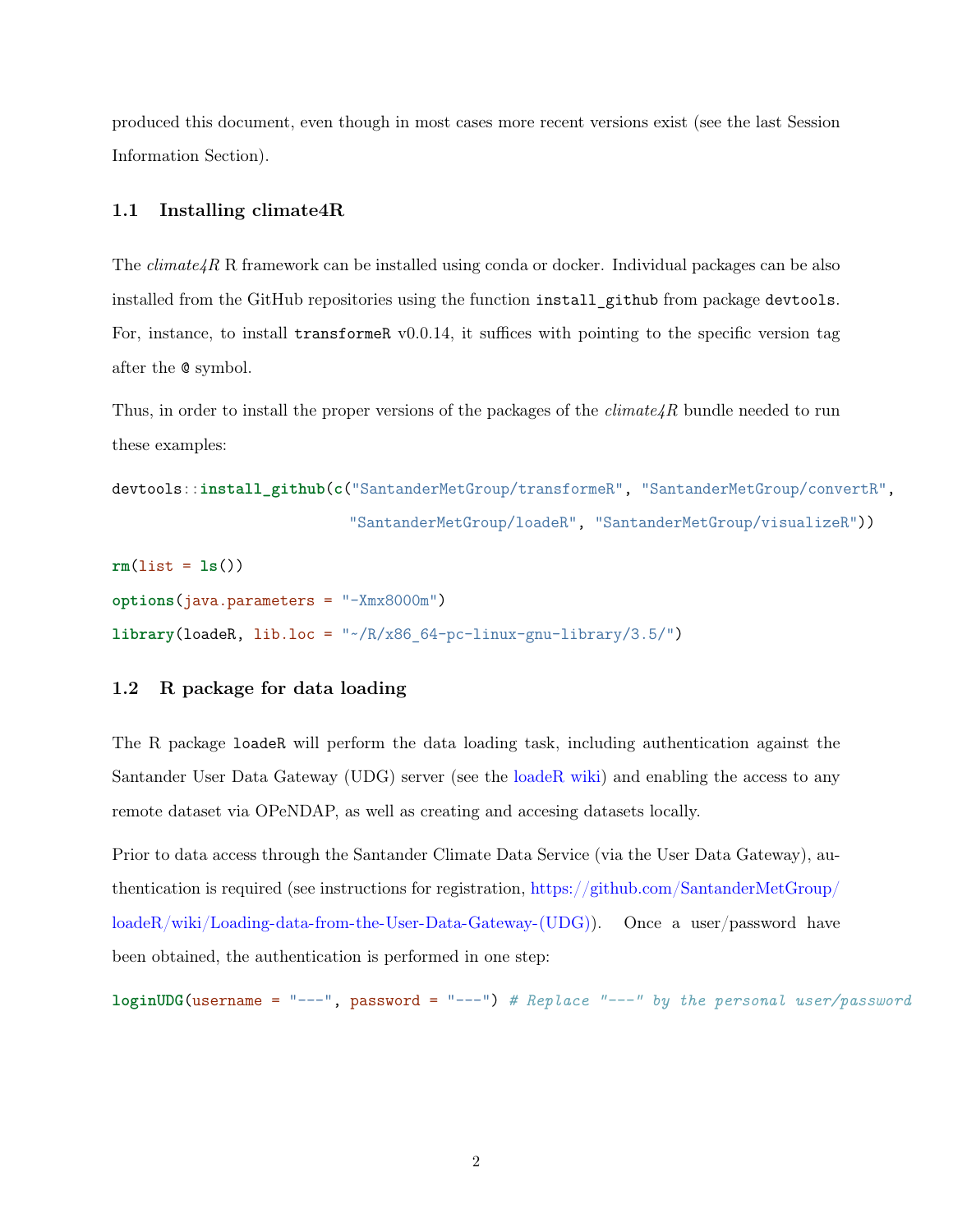#### <span id="page-3-0"></span>**1.3 R package for data post-processing and plotting**

In addition, the R package transformeR enables climate data transformation (plotting, aggregation, subsetting, PCA/EOF analysis . . . ). Further details on its capabilities and installation instructions are available in the [wiki page.](https://github.com/SantanderMetGroup/transformeR/wiki) Moreover, the package visualizeR provides different ploting functions.

```
library(transformeR, lib.loc = "~/R/x86_64-pc-linux-gnu-library/3.5/")
\text{library}(convertR, \text{ lib.loc} = "*/R/x86.64-pc-linux-gnu-library/3.5/")\text{library}(visualizeR, lib.loc = "~\text{/R}/x86~64-pc-linux-gnu-library/3.5/")
```
#### **1.3.1 Colour Palettes:**

The package RColorBrewer is used to replicate the spectral color palette used in the paper in the correlation maps. Next, the palette veri.colors is defined, that will be used in the verification maps:

**library**(RColorBrewer, lib.loc = "~/R/x86\_64-pc-linux-gnu-library/3.5/") cols <- **brewer.pal**(n = 11, name = "Spectral") veri.colors <- **colorRampPalette**(**rev**(cols))

# <span id="page-3-1"></span>**2 Daily Precipitation Climatology:**

First, we obtain the daily precipitation climatology and the differences between both datasets, Iberia01 and E-OBS v17.0. To this aim, the dataset and geographical domain should be defined: eobsNcML <- "http://opendap.knmi.nl/knmi/thredds/dodsC/e-obs 0.25regular/rr 0.25deg\_reg\_v17.0.nc ib01NcML <- "http://meteo.unican.es/tds5/dodsC/Iberia01/Iberia01\_v1.0\_010reg\_aa\_3d.ncml" ## Defining the temporal and geographical domain: latLim <- **c**(34, 44)  $l$ onLim  $\leq$  **c**(-10, 6) years <- **c**(1971:2010)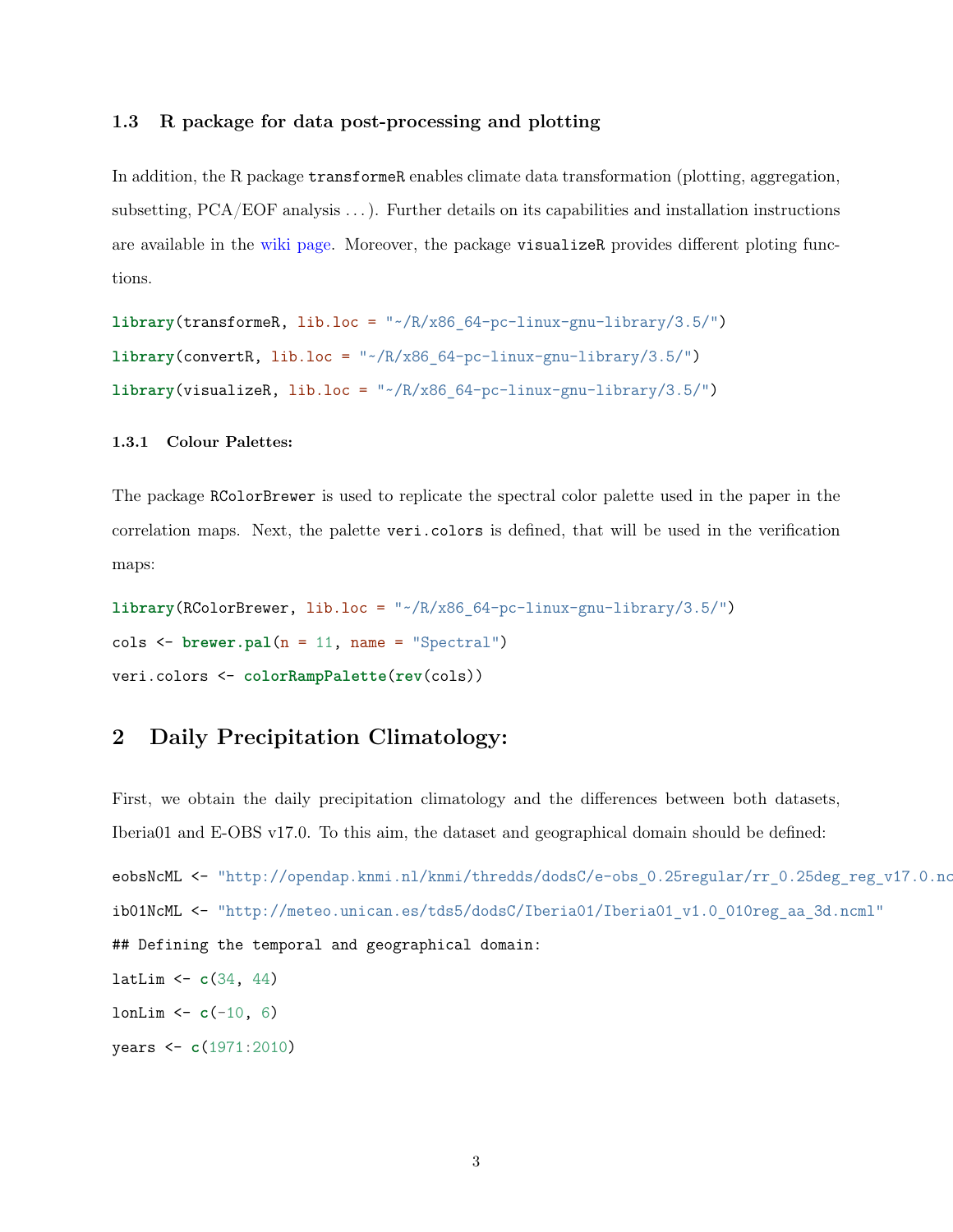### <span id="page-4-0"></span>**2.1 E-OBS v17.0:**

First, we obtain the climatology for the E-OBS v17.0 dataset. To this aim we should know the variables included in the dataset

```
di <- dataInventory(eobsNcML)
```
## Variables:

**names**(di)

and load the corresponding data:

```
pr.eobs <- loadGridData(eobsNcML, "rr", dictionary = FALSE, lonLim = lonLim, latLim = latLim,
                           season = c(1:12), years = years, time = "DD", aggr.d = "sum")
setGridUnits(pr.eobs, "mm", var = "rr")
pr.eobs <- climatology(pr.eobs, clim.fun = list(FUN = "mean", na.rm = TRUE))
spatialPlot(pr.eobs, backdrop. theme = "countries", at = seq(-0.5, 6, 0.5),col.regions = veri.colors(51), colorkey = list(space = "bottom"),
            main = "Precipitation (1971-2010)")
```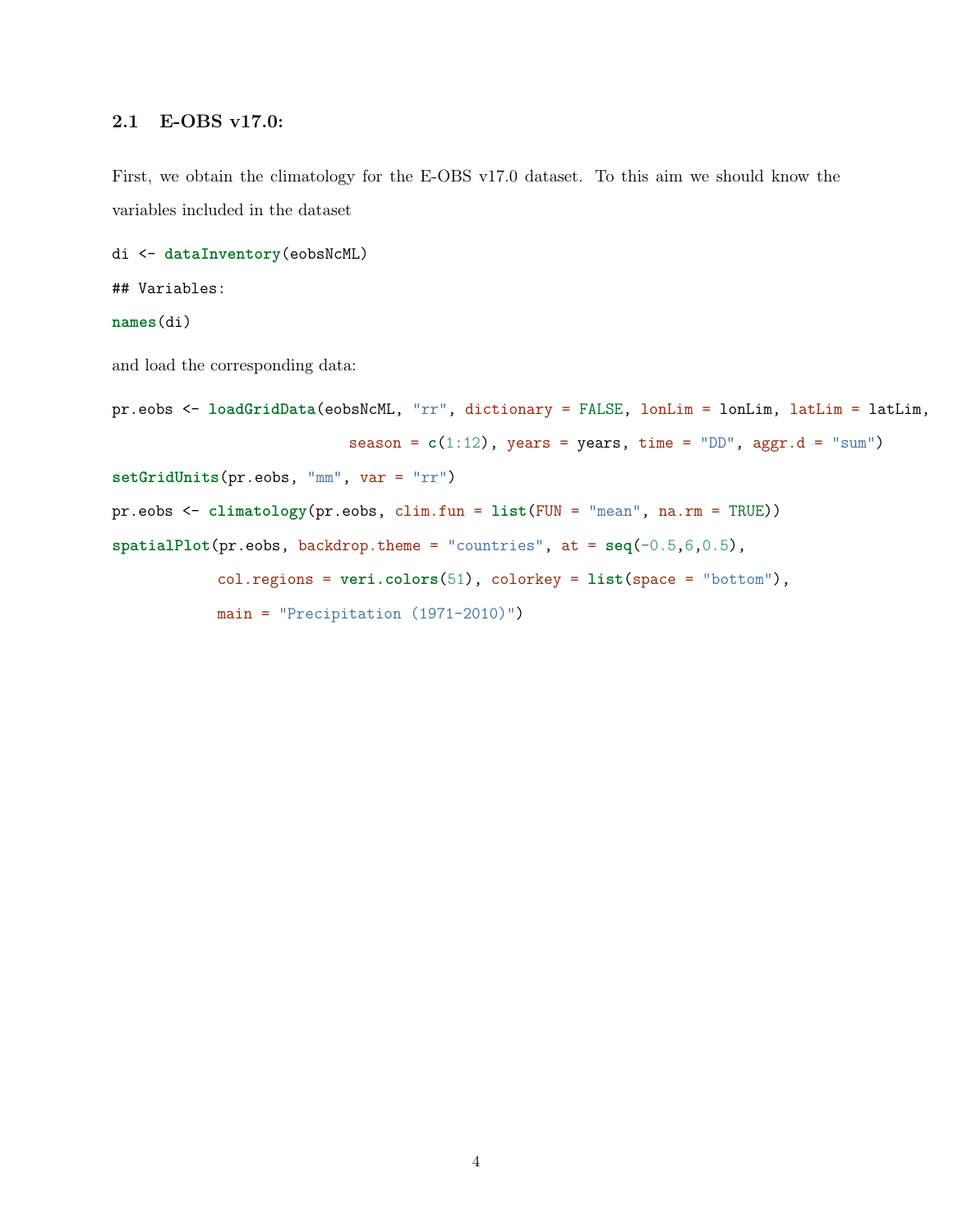

# Precipitation (1971-2010)

### <span id="page-5-0"></span>**2.2 Iberia01:**

Now, we consider the Iberia01 dataset:

```
di <- dataInventory(ib01NcML)
```
## Variables:

**names**(di)

```
pr.Ib01 <- loadGridData(ib01NcML, "pr", dictionary = FALSE, lonLim = lonLim, latLim = latLim,
                          season = c(1:12), years = years, time = "DD", aggr.d = "sum")
setGridUnits(pr.Ib01, "mm", var = "pr")
pr.Ib01 <- climatology(pr.Ib01, clim.fun = list(FUN = "mean", na.rm = TRUE))
spatialPlot(pr.Ib01, backdrop.theme = "countries", at = seq(-0.5,6,0.5),
            col.regions = veri.colors(51), colorkey = list(space = "bottom"),
            main = "Precipitation (1971-2010)")
```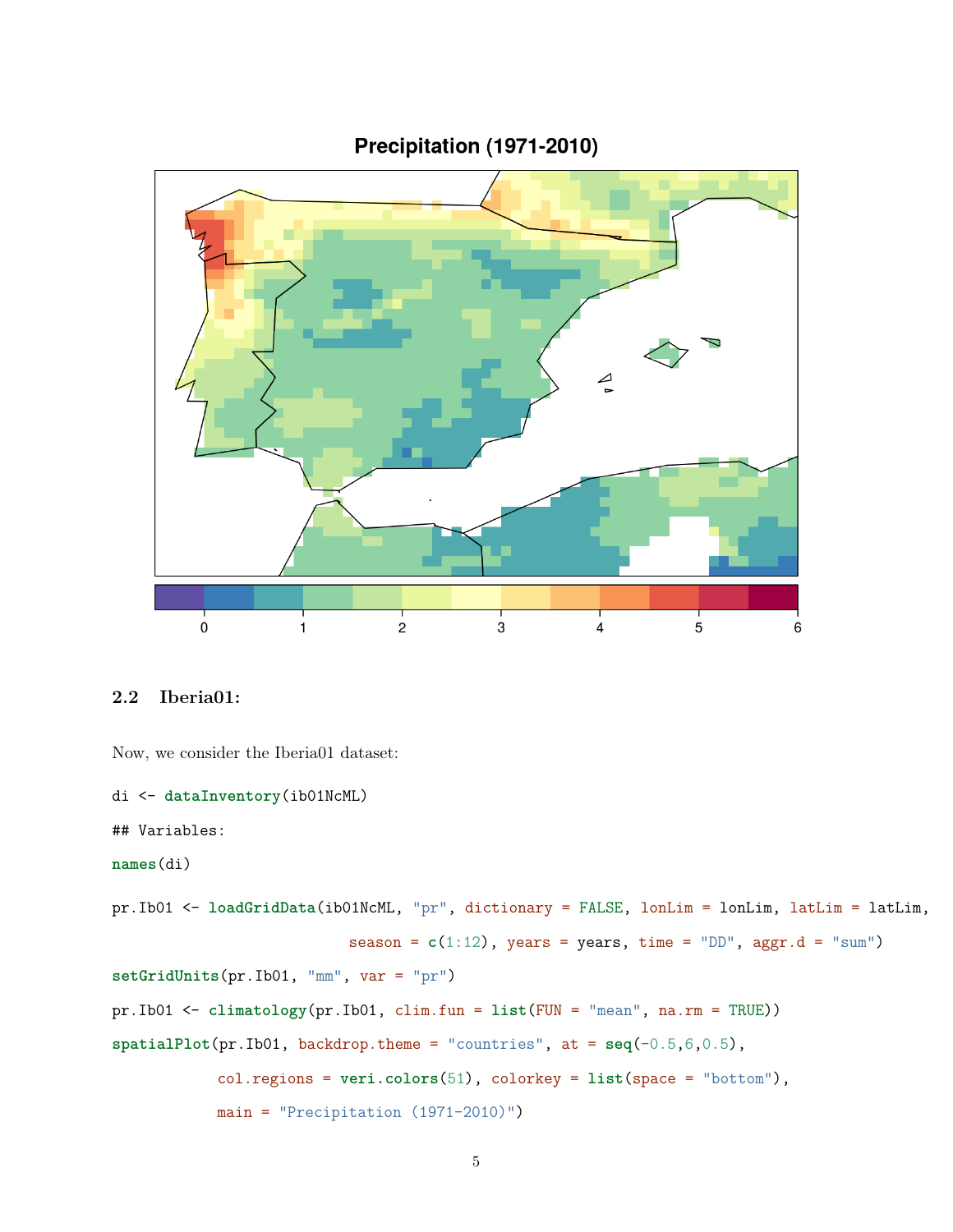Precipitation (1971-2010)



In order to obtain the difference between both datasets, we interpolate E-OBS v17.0 to the grid of the Iberian01 dataset:

## E-OBS climatology is regridded to the Iberian01 grid:

pr.eobs <- **interpGrid**(pr.eobs, new.coordinates = **getGrid**(pr.Ib01), method = "nearest")

### <span id="page-6-0"></span>**2.3 Differences between E-OBS v17.0 and Iberia01:**

```
• Bias:
```

```
bias <- gridArithmetics(pr.eobs, pr.Ib01, operator = "-")
spatialPlot(bias, backdrop.theme = "countries", at = seq(-3,3,0.5),
            col.regions = veri.colors(51), colorkey = list(space = "bottom"),
           main = "Bias (1971-2010)"
```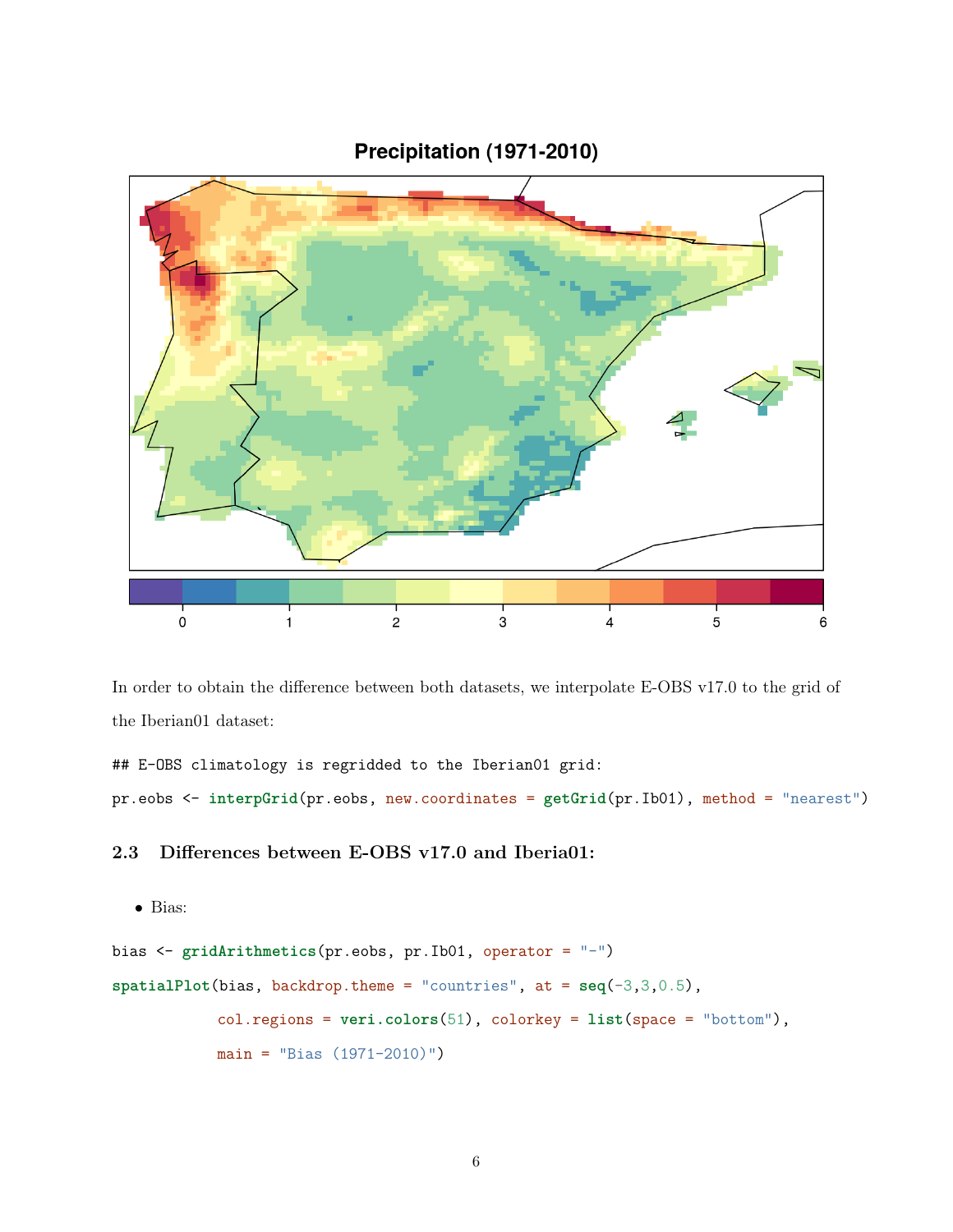Bias (1971-2010)



• Relative Bias:

## Relative Bias

 $C$  <- 100

relBias <- **gridArithmetics**(pr.eobs, pr.Ib01, pr.Ib01, C, operator = **c**("-", "/", "\*")) **spatialPlot**(relBias, backdrop.theme = "countries", at = **seq**(-100,100,10), col.regions = **veri.colors**(51), colorkey = **list**(space = "bottom"),  $main = "Relative Bias (1971-2010)"$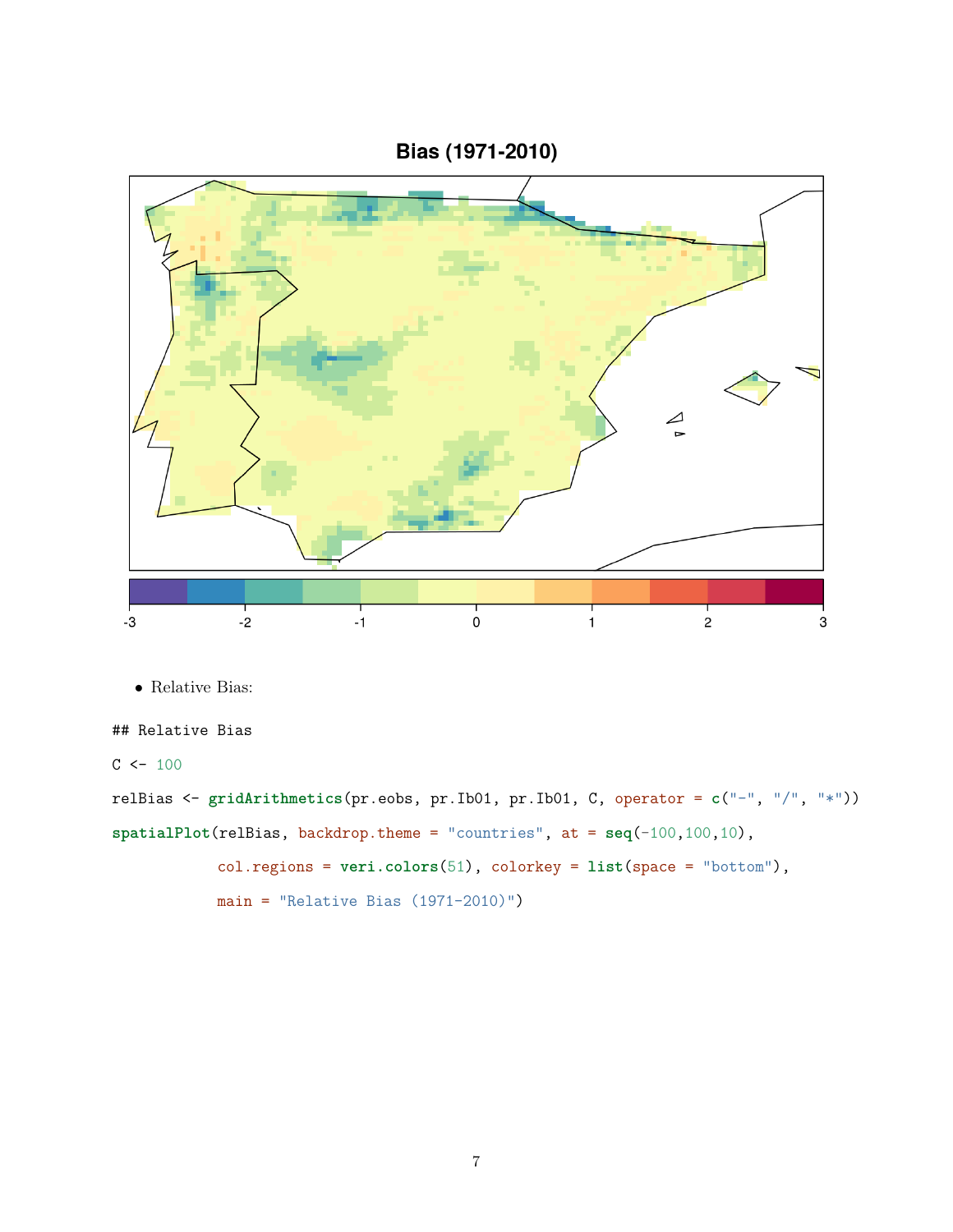**Relative Bias (1971-2010)** 



# <span id="page-8-0"></span>**3 Mean Daily Temperature:**

Once the climatologies for some precipitation indices have been obtained we show the climatology of mean temperature. Note that, in this case, the datasets should be redefined, at least for E-OBS v17.0:

eobsNcML <- "http://opendap.knmi.nl/knmi/thredds/dodsC/e-obs\_0.25regular/tg\_0.25deg\_reg\_v17.0.nc" ib01NcML <- "http://meteo.unican.es/tds5/dodsC/Iberia01/Iberia01\_v1.0\_010reg\_aa\_3d.ncml" ## Defining the temporal and geographical domain: latLim <- **c**(34, 44) lonLim <- **c**(-10, 6) years <- **c**(1971:2010)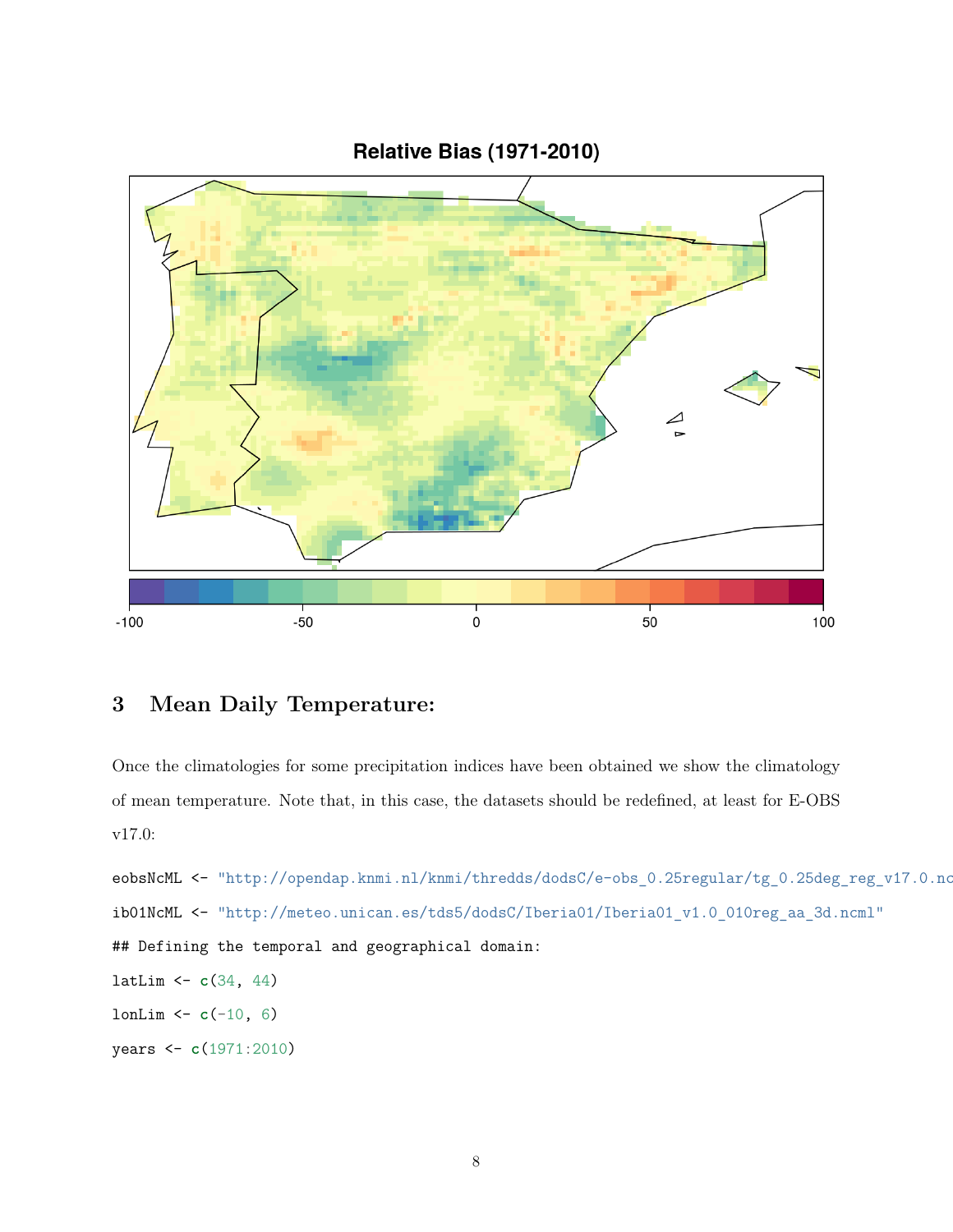### <span id="page-9-0"></span>**3.1 E-OBS v17.0:**

First, we obtain the climatology for the E-OBS v17.0 dataset. To this aim we should know the variables included in the dataset

```
di <- dataInventory(eobsNcML)
```
## Variables:

#### **names**(di)

and load the corresponding data:

```
tg.eobs <- loadGridData(eobsNcML, "tg", dictionary = FALSE, lonLim = lonLim, latLim = latLim,
                           season = c(1:12), years = years, time = "DD", aggr.d = "mean")
tg.eobs <- climatology(tg.eobs, clim.fun = list(FUN = "mean", na.rm = TRUE))
spatialPlot(tg.eobs, backdrop.theme = "countries", at = seq(0,25,1),
            col.regions = veri.colors(51), colorkey = list(space = "bottom"),
            main = "Mean Temperature (1971-2010)")
```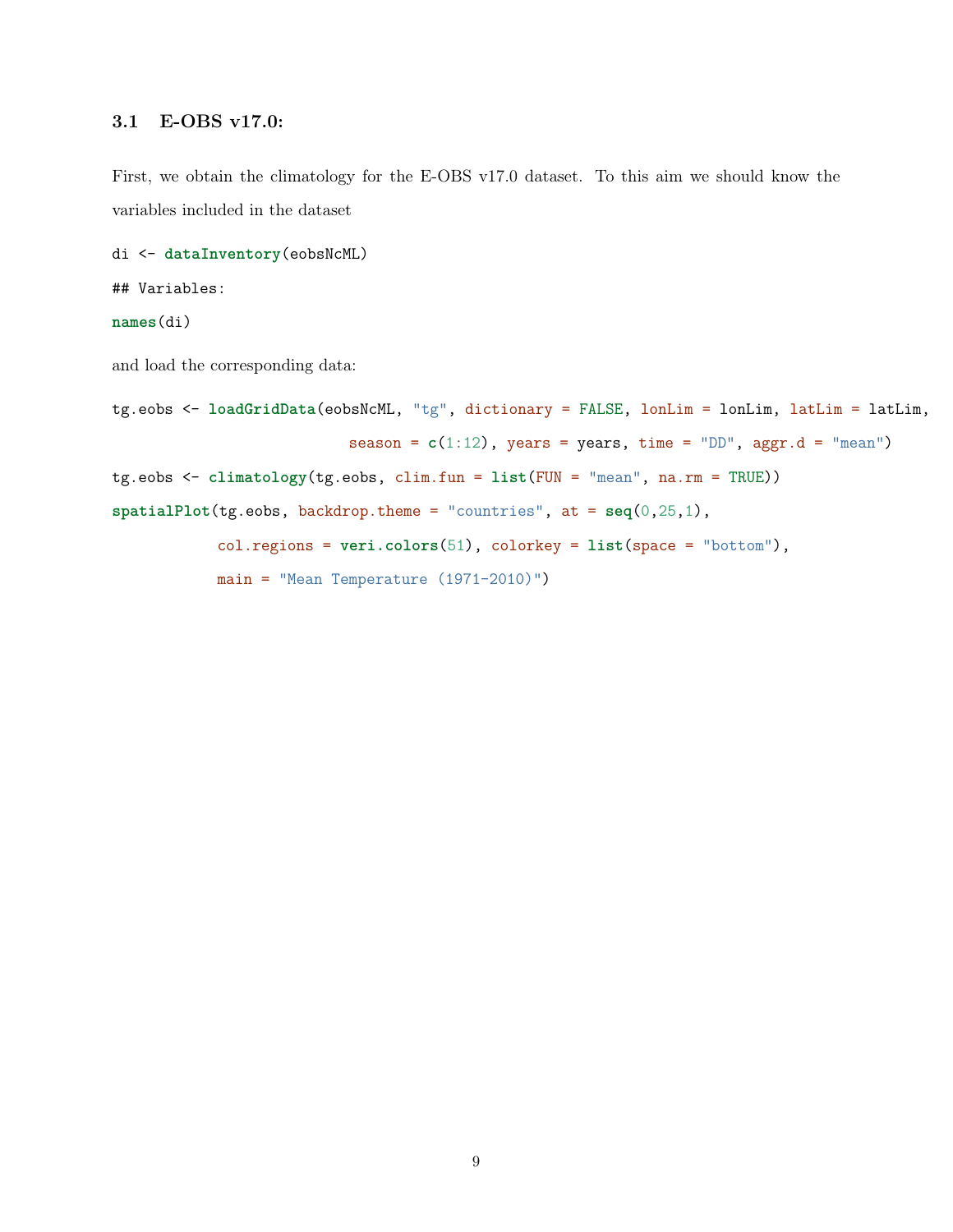

# Mean Temperature (1971-2010)

# <span id="page-10-0"></span>**3.2 Iberia01:**

Now, we consider the Iberia01 dataset:

```
di <- dataInventory(ib01NcML)
```
## Variables:

**names**(di)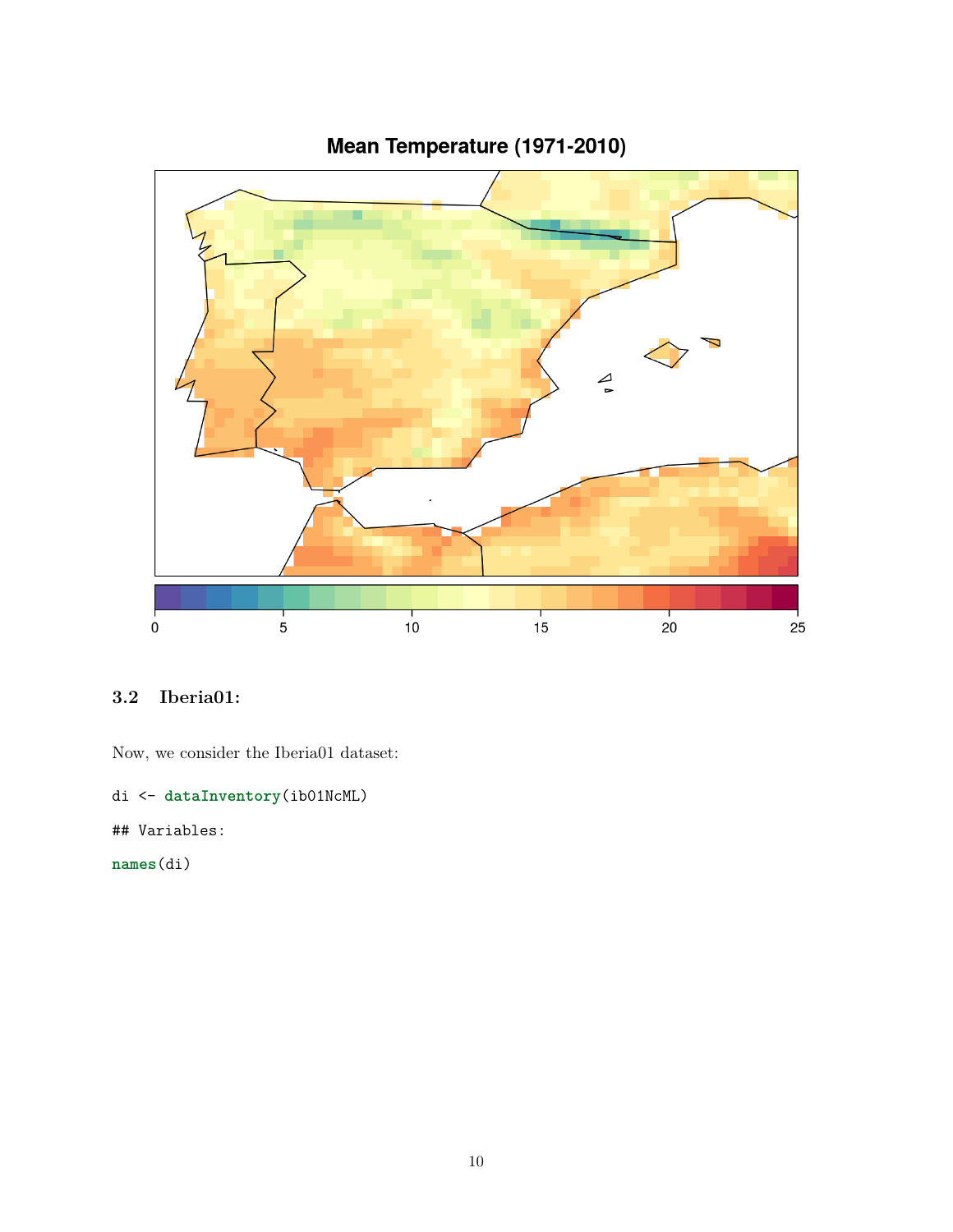



tg.Ib01 <- **loadGridData**(ib01NcML, "tas", dictionary = FALSE, lonLim = lonLim, latLim = latLim, season =  $c(1:12)$ , years = years, time = "DD", aggr.d = "mean") tg.Ib01 <- **climatology**(tg.Ib01, clim.fun = **list**(FUN = "mean", na.rm = TRUE)) **spatialPlot**(tg.Ib01, backdrop.theme = "countries", at = **seq**(0,25,1), col.regions = **veri.colors**(51), colorkey = **list**(space = "bottom"), main = "Mean Temperature (1971-2010)")

In order to obtain the difference between both datasets, we interpolate E-OBS v17.0 to the grid of the Iberian01 dataset:

```
## E-OBS climatology is regridded to the Iberian01 grid:
tg.eobs <- interpGrid(tg.eobs, new.coordinates = getGrid(tg.Ib01), method = "nearest")
```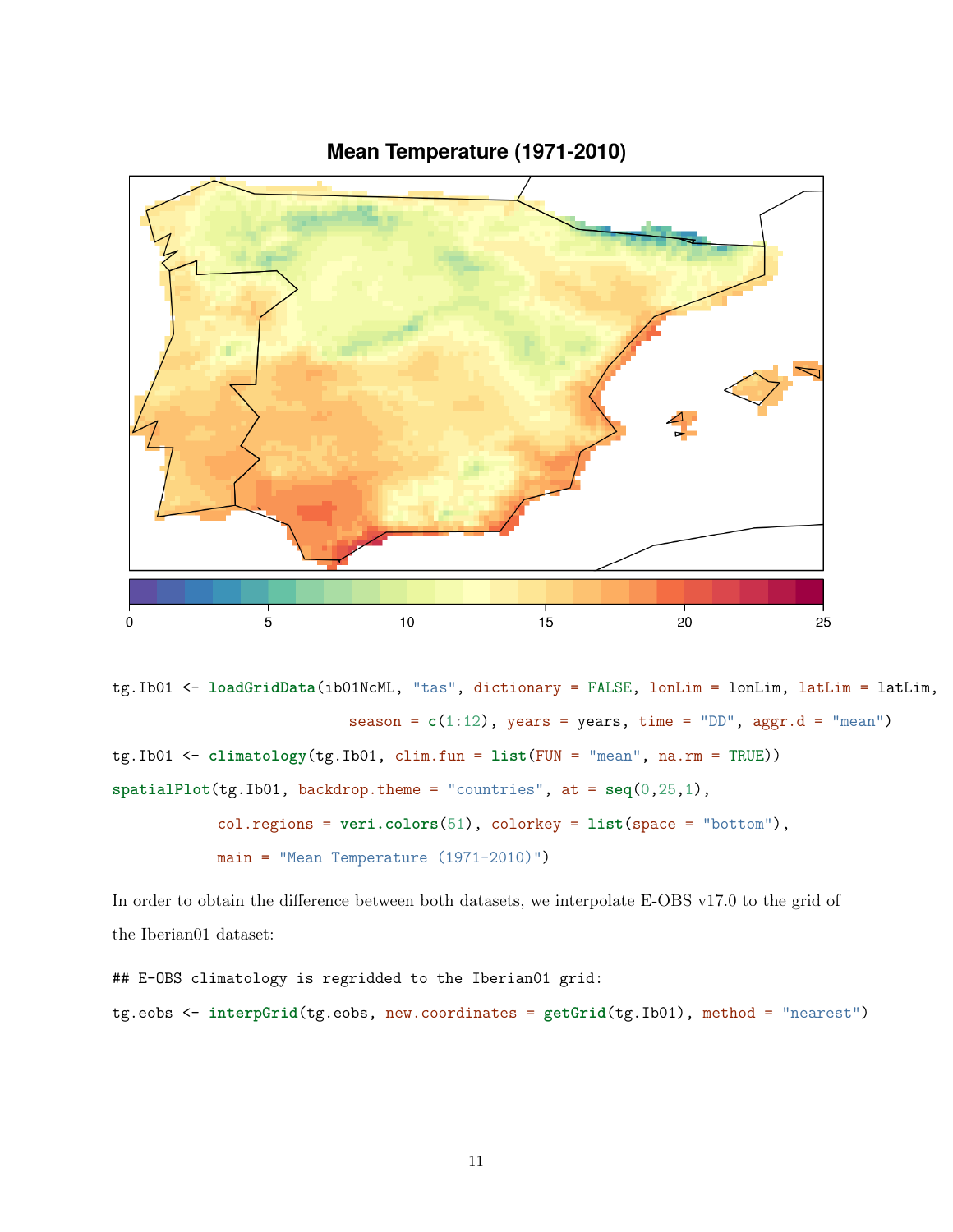<span id="page-12-0"></span>**3.3 Differences between E-OBS v17.0 and Iberia01:**

• Bias:

```
bias <- gridArithmetics(tg.eobs, tg.Ib01, operator = "-")
spatialPlot(bias, backdrop.theme = "countries", at = seq(-5,5,0.5),
            col.regions = veri.colors(51), colorkey = list(space = "bottom"),
            main = "Bias (1971-2010)")
```
Bias (1971-2010)



# <span id="page-12-1"></span>**4 Additional packages**

### <span id="page-12-2"></span>**4.1 Functions for Extreme Value Distributions (evd):**

In order to illustrate the analysis included in Herrera et al. 2019 the [evd](https://cran.r-project.org/web/packages/evd/index.html) package should be installed to obtain the Generalized Extreme Value (GEV) distribution.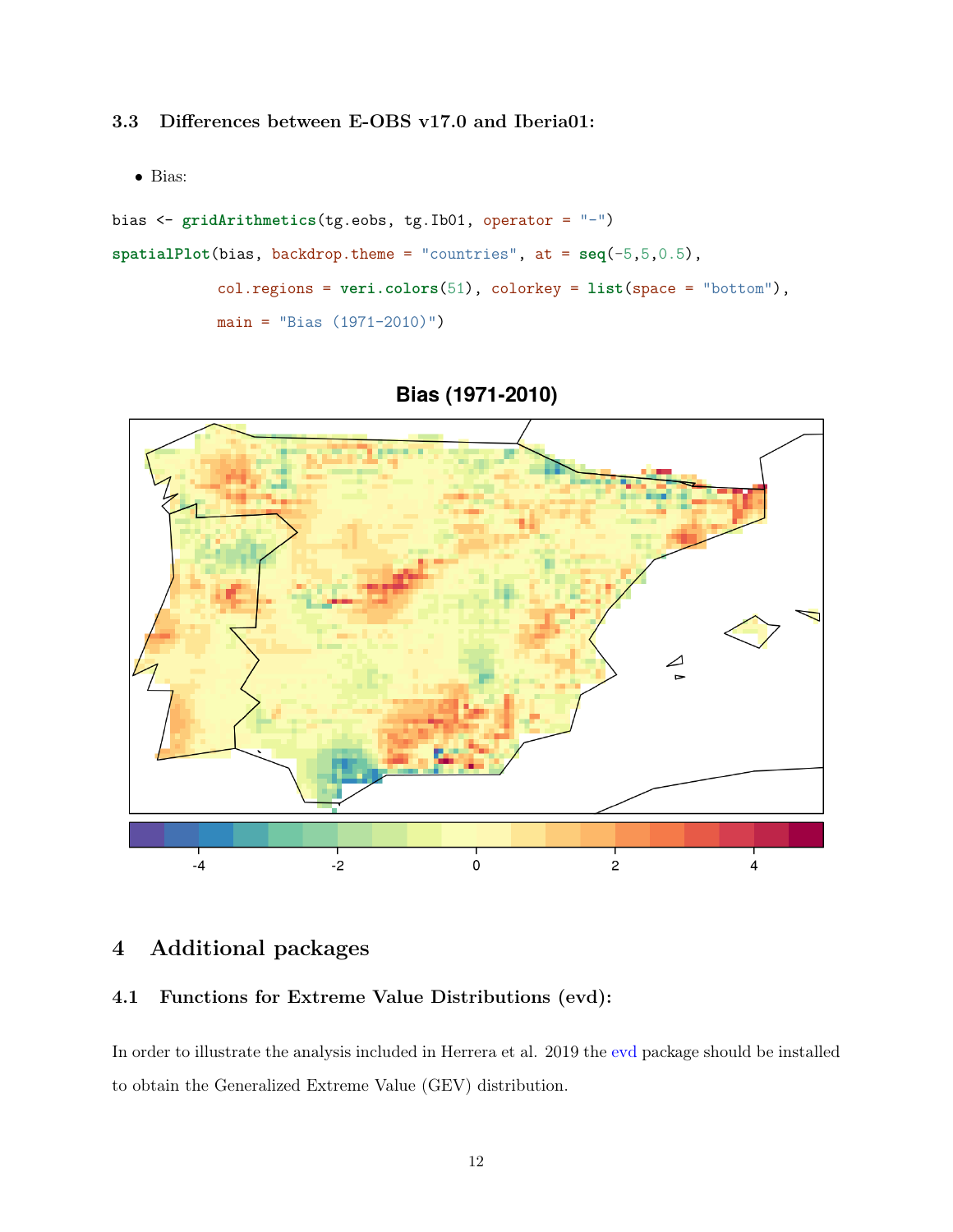#### **install.packages**("evd")

**library**(evd, lib.loc = "~/R/x86\_64-pc-linux-gnu-library/3.5/")

In order to extend the analysis shown in this document to other indices, the reader can consider the following R packages to easily estimate other climate and drought indices.

### <span id="page-13-0"></span>**4.2 R package for Climate Indices calculation:**

climate4R.indices is the package to compute several indices within the climate4R framework, therefore is seamlessly integrated with the climate4R data structures, and provides support for parallel computing.

```
devtools::install_github(c("SantanderMetGroup/climate4R.indices"))
library(climate4R.indices, lib.loc = "~/R/x86_64-pc-linux-gnu-library/3.5/")
indexShow()
```

| ##   |             | code                                                     | longname                | indexfun tn tx tm pr units |  |             |                |                |            |
|------|-------------|----------------------------------------------------------|-------------------------|----------------------------|--|-------------|----------------|----------------|------------|
| ##1  |             |                                                          | FD Number_of_frost_days | $tn.th$ 1 0 0 0            |  |             |                |                | days       |
|      |             | ## 2 TNth                                                | Number_of_cold_days     | $t$ n. $th$                |  | $1 \quad 0$ | $\overline{0}$ | $\overline{O}$ | days       |
|      |             | ## 3 TXth                                                | Number_of_hot_days      | tx.th                      |  |             | $0$ 1 0        | $\mathsf{O}$   | days       |
| ##4  |             | GDD                                                      | Growing_Degree_Days     | $\text{gdd.th}$ 0 0 1      |  |             |                | $\mathsf{O}$   | degC       |
| ## 5 |             | <b>CDD</b>                                               | Cooling Degree Days     | $cdd.th$ 1 1 1             |  |             |                | $\mathsf{O}$   | days       |
| ## 6 |             | HDD                                                      | Heating_Degree_Days     | hdd.th 1 1 1               |  |             |                | 0              | days       |
| ##7  |             | P                                                        |                         | Percentile percentile 0 0  |  |             | 0              | $\mathbf 0$    | $<$ NA $>$ |
| ##   | description |                                                          |                         |                            |  |             |                |                |            |
| ## 1 |             | Count_of_days_when_TN<0degC                              |                         |                            |  |             |                |                |            |
| ##2  |             | Count_of_days_when_TN <thdegc< td=""><td></td></thdegc<> |                         |                            |  |             |                |                |            |
| ## 3 |             | Count_of_days_when_TX>THdegC                             |                         |                            |  |             |                |                |            |
|      |             | ## 4 Accumulated_sum_of_degrees_of_and_when_TM>THdegC    |                         |                            |  |             |                |                |            |
| ## 5 |             | Count_of_days_being_TH=22degC                            |                         |                            |  |             |                |                |            |
| ## 6 |             | Count_of_days_being_TH=15.5degC                          |                         |                            |  |             |                |                |            |
| ##7  |             | Climate_value_or_percentile                              |                         |                            |  |             |                |                |            |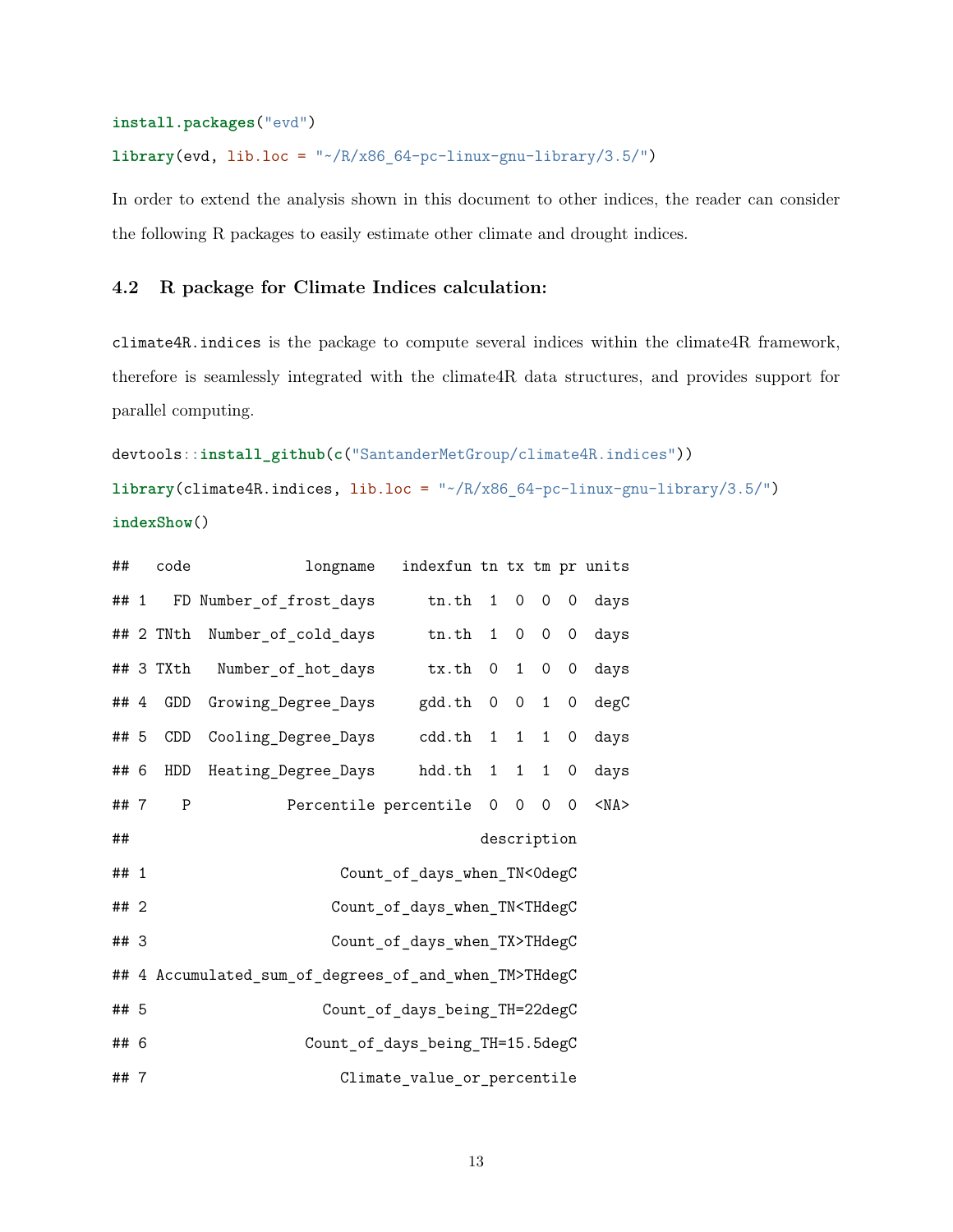–

### <span id="page-14-0"></span>**5 SESSION INFORMATION AND PACKAGE VERSIONS**

```
print(sessionInfo(package = c("loadeR", "convertR", "transformeR",
```
"visualizeR", "RColorBrewer")))

## R version 3.5.2 (2018-12-20) ## Platform: x86 64-pc-linux-gnu (64-bit) ## Running under: Ubuntu 14.04.3 LTS ## ## Matrix products: default ## BLAS: /usr/lib/atlas-base/atlas/libblas.so.3.0 ## LAPACK: /usr/lib/lapack/liblapack.so.3.0 ## ## locale: ## [1] LC CTYPE=en US.UTF-8 LC NUMERIC=C ## [3] LC TIME=es ES.UTF-8 LC COLLATE=en US.UTF-8 ## [5] LC\_MONETARY=es\_ES.UTF-8 LC\_MESSAGES=en\_US.UTF-8 ## [7] LC PAPER=es ES.UTF-8 LC NAME=es ES.UTF-8 ## [9] LC\_ADDRESS=es\_ES.UTF-8 LC\_TELEPHONE=es\_ES.UTF-8 ## [11] LC\_MEASUREMENT=es\_ES.UTF-8 LC\_IDENTIFICATION=es\_ES.UTF-8 ## ## attached base packages: ## character(0) ## ## other attached packages: ## [1] loadeR\_1.4.15 convertR\_0.1.2 transformeR\_1.5.1 ## [4] visualizeR\_1.4.0 RColorBrewer\_1.1-2

##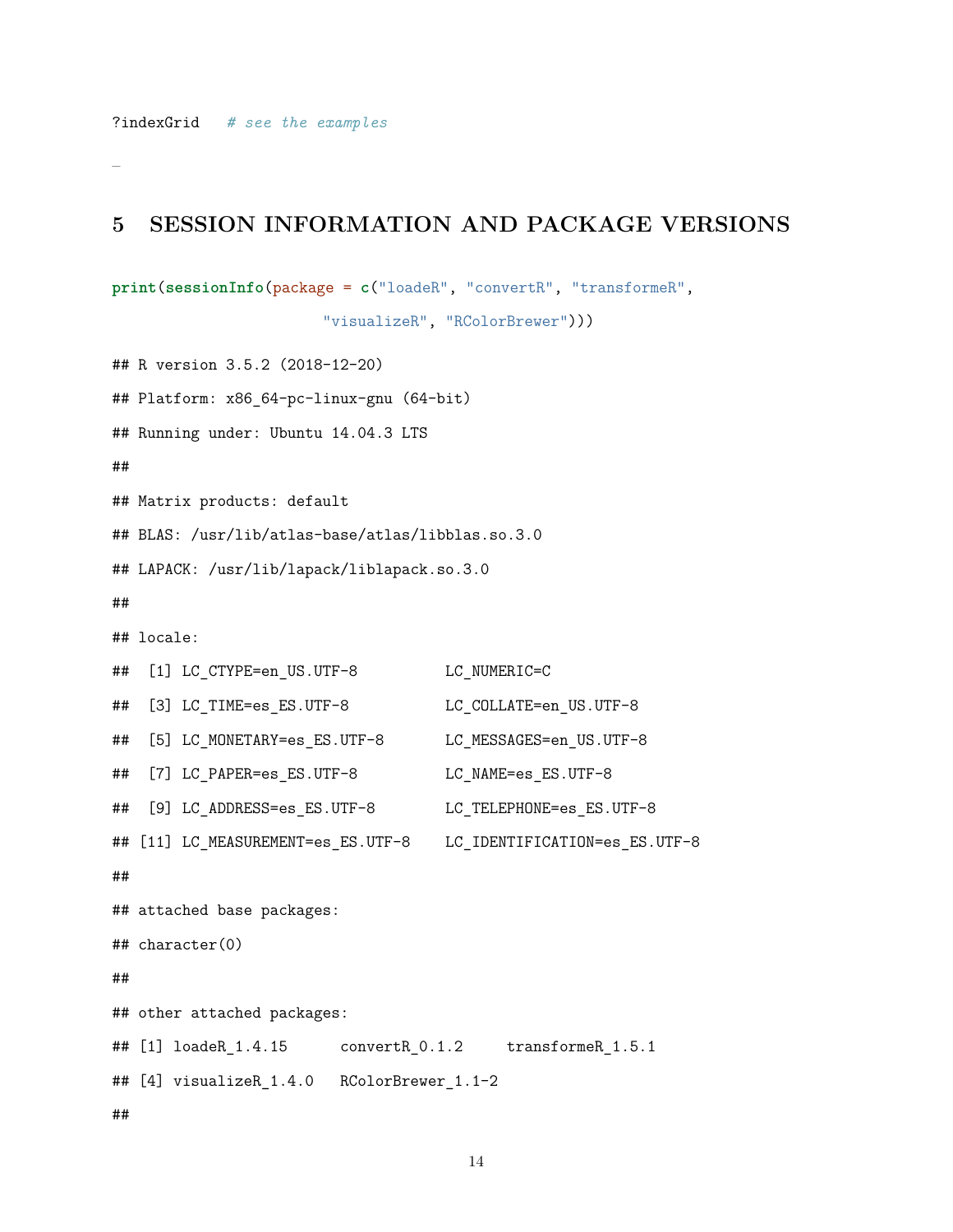## loaded via a namespace (and not attached):

| ## | [1] $pkgload_1.0.2$                         | maps 3.3.0                    |
|----|---------------------------------------------|-------------------------------|
| ## | [3] SpecsVerification_0.5-2 dotCall64_1.0-0 |                               |
| ## | $[5]$ sm $2.2-5.6$                          | assertthat_0.2.1              |
| ## | $[7]$ sp_1.3-1                              | latticeExtra_0.6-28           |
| ## | [9] grDevices_3.5.2                         | $yaml_2.2.0$                  |
| ## | $[11]$ remotes $2.0.2$                      | $\texttt{sessioninfo}\_1.1.1$ |
| ## | $[13]$ backports $1.1.4$                    | lattice_0.20-38               |
| ## | $[15]$ glue $[1.3.1]$                       | base_3.5.2                    |
| ## | [17] RcppEigen_0.3.3.5.0                    | digest $0.6.20$               |
| ## | $[19]$ colorspace 1.4-1                     | htmltools_0.3.6               |
|    | ## [21] Matrix_1.2-15                       | devtools 2.0.1                |
|    | ## [23] raster 3.0-2                        | padr 0.5.0                    |
| ## | $[25]$ scales $1.0.0$                       | processx_3.3.0                |
|    | ## [27] CircStats_0.2-6                     | $dtw_1.21-3$                  |
|    | ## [29] proxy_0.4-23                        | datasets_3.5.2                |
|    | ## [31] usethis_1.4.0                       | $withr_2.1.2$                 |
|    | ## [33] verification_1.42                   | pbapply_1.4-2                 |
|    | ## [35] cli_1.1.0                           | magrittr_1.5                  |
|    | ## [37] crayon_1.3.4                        | easyVerification_0.4.4        |
|    | ## [39] memoise_1.1.0                       | evaluate_0.13                 |
|    | ## [41] ps_1.3.0                            | methods 3.5.2                 |
|    | ## [43] fs_1.2.6                            | MASS_7.3-51.4                 |
|    | ## [45] utils_3.5.2                         | pkgbuild_1.0.2                |
|    | ## [47] tools_3.5.2                         | data.table_1.12.2             |
|    | ## [49] prettyunits_1.0.2                   | $stringr_1.4.0$               |
|    | ## [51] munsell_0.5.0                       | $\texttt{stats}\_3.5.2$       |
| ## | $[53]$ callr $_3.1.1$                       | climate4R.indices_0.0.1       |
|    | ## [55] akima_0.6-2                         | compiler_3.5.2                |
|    | ## [57] mapplots_1.5.1                      | $evd_2.3-3$                   |